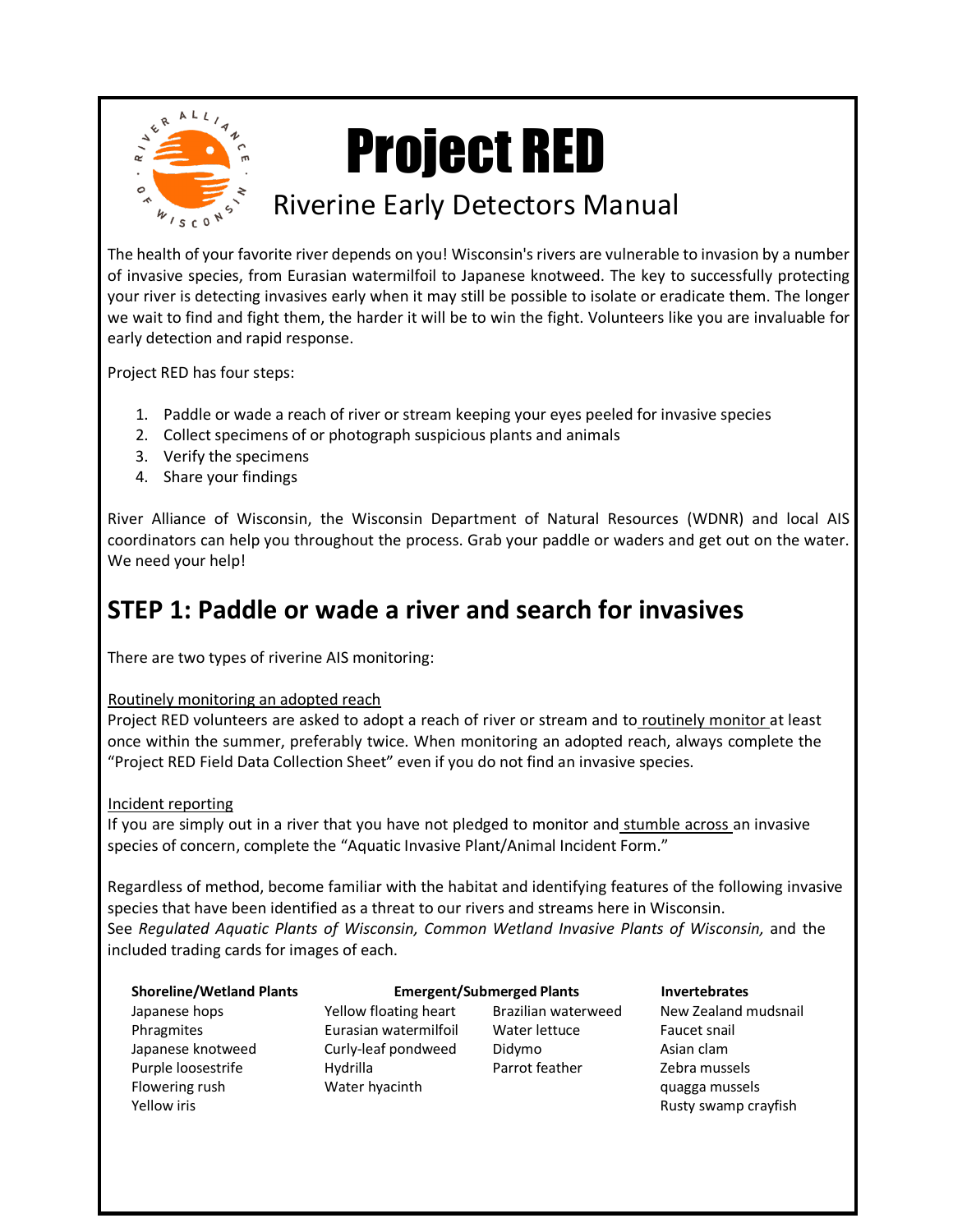As you paddle or wade, pay particularly close attention when you are near bridges, backyards, boat landings, and urban areas. More common than not, we find riverine invasive species in areas where humans come into contact with rivers the most or where rivers have been disturbed.

#### **Monitoring Shorelines and Wetlands**

Search both shores and wetlands for suspect plants. Binoculars can be helpful when a river or the adjacent wetland or floodplain is wide. When near beaches or boat landings, wade the shoreline in search of invertebrate shells that might have washed up.

#### **Recommended Equipment** Project RED folder with blank datasheet Pencil Large Ziploc bags Waterproof sharpie pen to write on Ziploc bags GPS unit Heavy trash bag for trash collection Ice chest for keeping samples cool **Binoculars** Polarized sunglasses Camera Rake (optional) Hand scoop (optional)

#### **In-stream Monitoring**

When canoeing or wading, wearing polarized sunglasses helps you to see into the water. If you see a suspicious submerged or emergent plant, gather a bit using your hand or a rake to inspect it closer. When near beaches, boat landings, or other areas of high use and likely introduction, collect rocks or handfuls of substrate to search for invertebrates and didymo. A homemade hand scoop may be useful to help collect and sift through smaller substrate.

#### **Datasheets**

Project RED Field Data Collection Sheet: https://www.wisconsinrivers.org/wp-content/uploads/Project-RED-Datasheet\_Fillable\_4.9.20.pdf

WDNR Reporting Forms:<http://dnr.wi.gov/lakes/monitoring/forms.aspx>

## **STEP 2: Identify and collect/photograph invasive species**

Invasive species are often easily confused with native look-a-likes. To ensure quality data, volunteers are encouraged to verify their findings with a professional. The easiest way to do so is to take photographs of the suspect plant or animal with a digital camera and send them to contacts on the next page. If you do not have a camera, you are encouraged to collect specimens if you may do so safely and legally. Do not trespass onto private property in order to do so.

#### **How to Take Photographs**

Take multiple photographs of the same subject. Take many close-up photos of all identifying characteristics (i.e., leaves, stems, flowers, and roots). Also capture landscape photos to show the extent of the infestation and the habitat in which the species was found. Be sure to include something for scale (e.g., a pencil or coin) in all photographs.

#### **How to Collect Plants**

Collect  $5 - 10$  intact specimens. Try to get the root system, all leaves, and seed heads and flowers when present. Place in a Ziplock bag with no water. Keep the sample cool, and transport it to a refrigerator.

#### **How to Collect Invertebrates**

Collect up to five specimens. Place in a jar or bag with water; keep cool and transport to a refrigerator. Transfer specimen to a jar filled with rubbing alcohol. It is illegal to collect live native mussels. Collect only empty shells. If this is not feasible, you are encouraged to take photographs.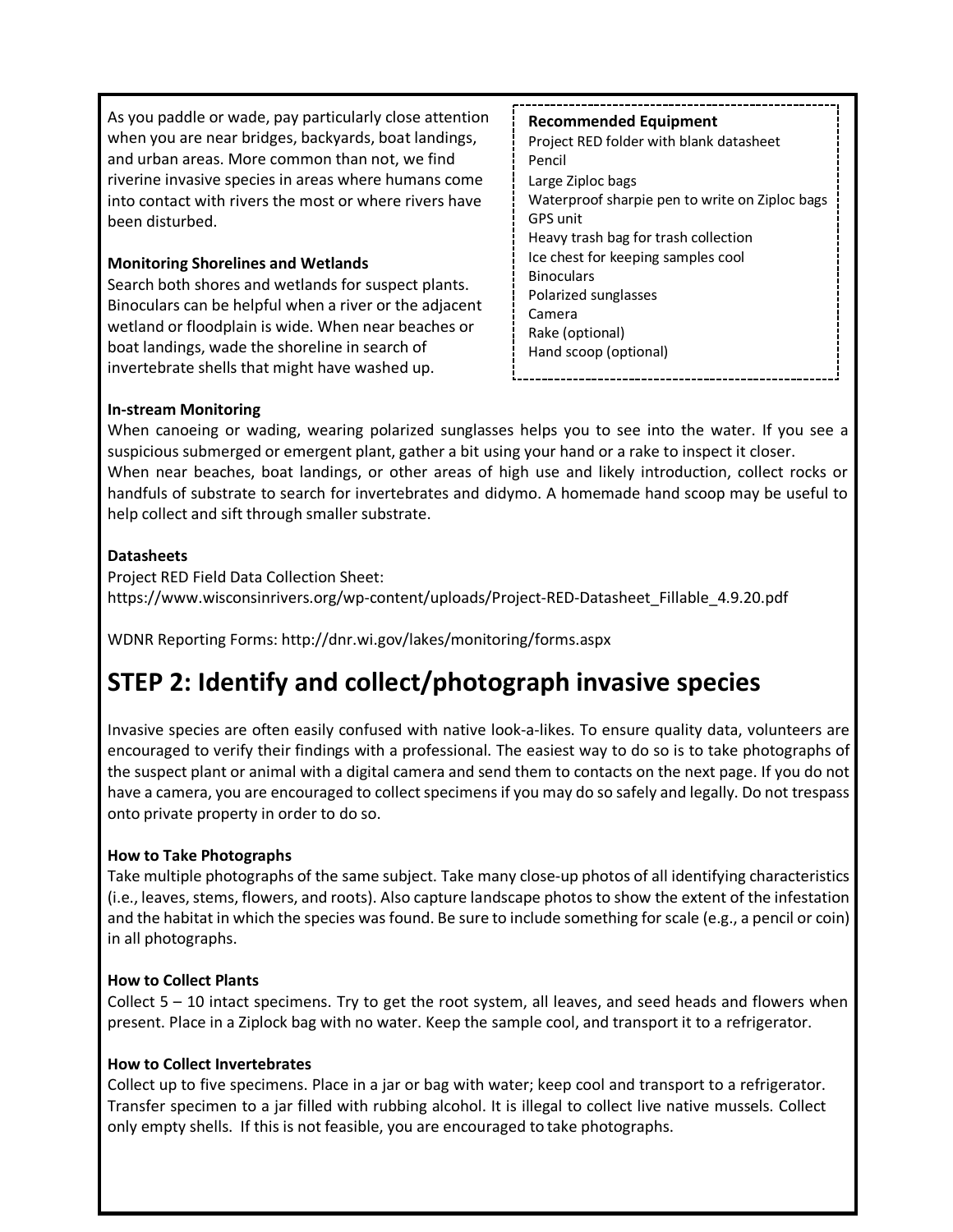

## Project RED

## Riverine Early Detectors Manual

## **STEP 3: Verify your findings**

After returning home from the river, refer to additional references to confirm the identity of the plant or animal that you found. The WDNR online factsheets are a good place to start. Simply type the name of the species and the word "factsheet" (Ex. "Japanese hops factsheet") into the search bar on the WDNR's homepage (wdnr.wi.gov). Here you will find photographs and a detailed description of the invasive species.

Other Online Resources:

<http://www.wisconsinrivers.org/our-work/aquatic-invasive-species> <http://www.goldensandsrcd.org/our-work/water/aquatic-invasive-species-program/handouts>

If you still believe that you have found an invasive species, please contact the local or River Alliance Project RED coordinators listed below as soon as possible. If you took photographs of the invasive, please email the photographs along with the latitude and longitude coordinates to your coordinators. If you collected specimens, it will be necessary to label the specimen with the collection location/date and deliver the specimen to a local expert within days. A delay may result in decay and prevent experts from being able to identify the specimen. The local or statewide coordinators will confirm where you should deliver the specimens once you have contacted them.

| <b>Local Project RED Coordinator</b>                                             |  |  |  |
|----------------------------------------------------------------------------------|--|--|--|
|                                                                                  |  |  |  |
|                                                                                  |  |  |  |
|                                                                                  |  |  |  |
| ,我们也不会有什么。""我们的人,我们也不会有什么?""我们的人,我们也不会有什么?""我们的人,我们也不会有什么?""我们的人,我们也不会有什么?""我们的人 |  |  |  |
|                                                                                  |  |  |  |
|                                                                                  |  |  |  |
| River Alliance of Wisconsin AIS Program                                          |  |  |  |
| 147 S. Butler Street, Suite #2                                                   |  |  |  |
| Madison, WI 53703                                                                |  |  |  |
| (608) 257-2424                                                                   |  |  |  |
| ais@wisconsinrivers.org                                                          |  |  |  |
|                                                                                  |  |  |  |
|                                                                                  |  |  |  |
|                                                                                  |  |  |  |
|                                                                                  |  |  |  |
|                                                                                  |  |  |  |
|                                                                                  |  |  |  |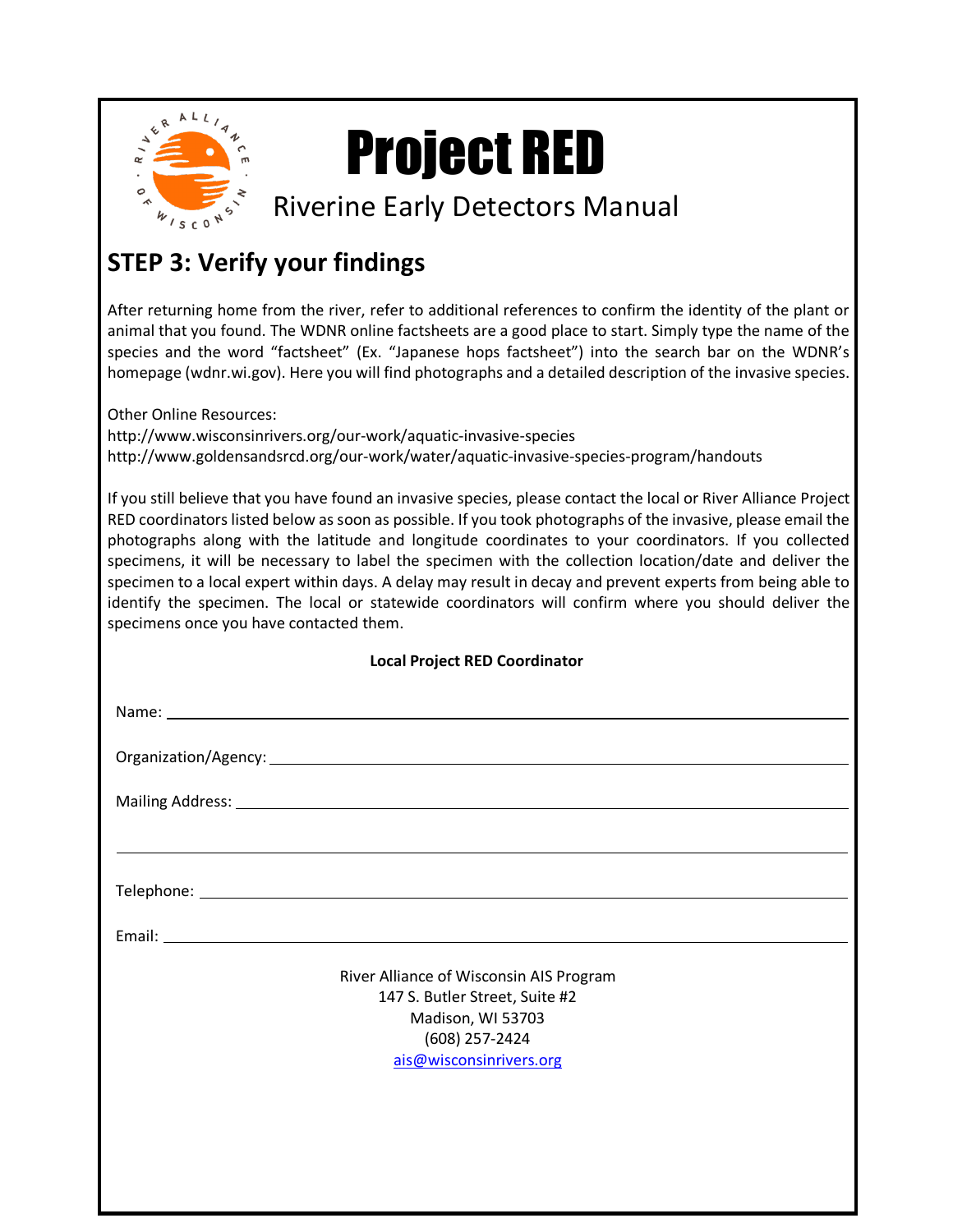

# Project RED

## Riverine Early Detectors Manual

## **STEP 4: Share your findings**

Your observations are valuable whether or not you found any invasive species while monitoring. When submitted, your Project RED data will be added to the WDNR database (called "SWIMS"), where it will be used by researchers and managers to better understand how invasive species are spreading throughout Wisconsin's waters.

You may submit your data in either of two ways:

- Mail your completed datasheets to one of the two coordinators identified on the previouspage.
- Enter your data into SWIMS directly. To enter your data into SWIMS, you must first attain a user ID.

To do so, simply follow the steps below. After you receive your user ID, enter data into SWIMS throughout the field season.

#### **Registering for SWIMS**

- Go to https://on.wisconsin.gov/WAMS/home & follow the directions for *Self-Registration*
- Open your email account and look for an email from Wisconsin.gov.
- Email us your user ID (ais@wisconsinrivers.org). You'll get a reply within a couple of business days saying you're all set up to enter Project RED data.

#### **Entering data in SWIMS**

- Go to [http://dnr.wi.gov/lakes/clmn-data. L](http://dnr.wi.gov/lakes/clmn-data)og in using your WAMS ID
- On your *My Projects* page, navigate to *Project Riverine Early Detectors (Project RED)*. Under the description, click the *Enter Data* link.
- Select your name from the *Data Collectors* drop down list. If there are additional data collectors not listed, feel free to list them in the comments area.
- Then, select your monitoring *station*. If your station is not available in the dropdown list, select "Location Specified on the Next Page".
- Enter the *Start Date, End Date,* and *Time* you started and stopped monitoring that day.
- Enter your written observations in the *comments* box.
- Click Next.
- Enter the *Waterbody Name*; then provide the *Start* and *End Location* in decimal degrees along with a detailed description of the locations (ex. County H Bridge just north of Baytown).
- Note which *Species* you looked for. Please answer Yes or No. Do not leave blank.
- Click *Enter First ID#* to enter your first find.
- Enter the ID#, name of the species, and latitude and longitude.
- Click *Enter Next ID#* to enter your next find.
- When finished, click *Save and Return to List*. If you click Save and Return to List (or if you click *View List* from the *Submit Data* tab), you will see the data you recently entered.